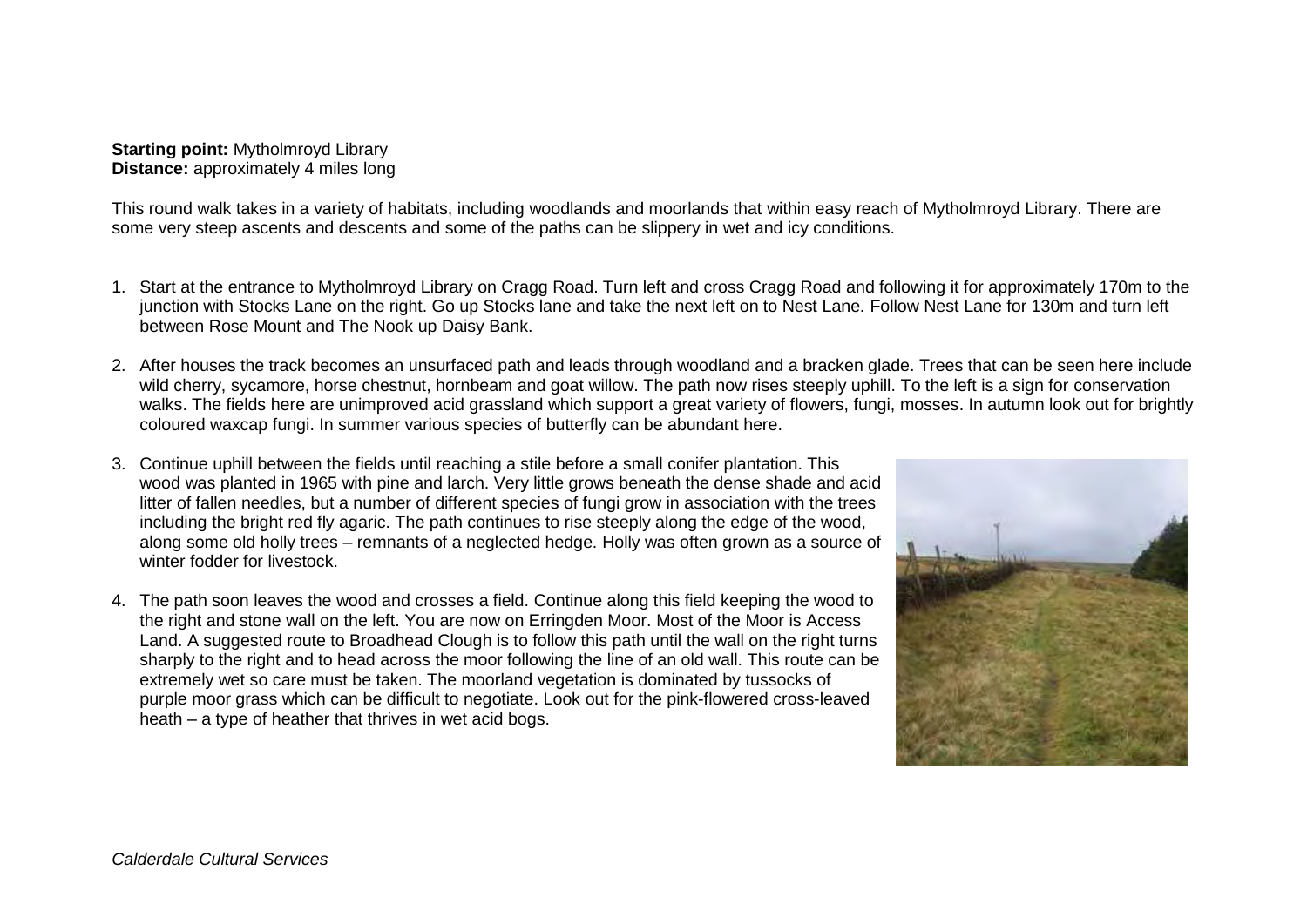There are fine views across Cragg Vale and Mytholmroyd from the moor.

- 5. The path eventually arrives at the Broadhead Clough. Look for the footpath sign on the left. The path is narrow and winds along a steep slope to a stile and the entrance to the Yorkshire Wildlife Trust nature reserve. The wood is the best example of a clough or valley woodland in Calderdale and is a Site of Special Scientific Interest. The woodland is dominated by sessile oak and birch on drier ground. In the past many of trees would have been coppiced (i.e. cut to the base for a renewable source of wood) particularly to provide wood for charcoal burning). Look out for woodcock and listen out for the plaintive call of willow warbler in the summer.
- 6. Wet woodland, dominated by alder, has developed in places and there are bogs with Sphagnum mosses. Be careful not to stray into these areas as the wet peat is very deep. The woodland is home to at least 114 species of flowering plants, 65 species of moss and liverwort which thrive in the damp conditions, and 165 species of fungi.
- 7. Downy birch also grows in the wetter parts of the wood. A fine example can be seen on the left near after the path has level out near the bottom of the wood where it is found in the company of purple Devil's–bit scabious flowers in late summer.
- 8. Follow the path as it winds down through the woods, until reaching an information board. Take the path to the right (with your back to the information board, out of the woods to a farmhouse after approx. 80m. As the path continues along the hillside it runs along a steep earth bank on the right hand side and a stone wall on the left. During the early autumn, you may see brightly coloured, but poisonous fly agaric mushrooms growing amongst the exposed roots of the silver birch trees on the bank.
- 9. Cross the stile and continue for a short while along the edge of field keeping a fence on the left until reaching a gate. Take the track down the hill as it bears left and past Higher Cragg. Just by the farmhouse on the right go through a gate and take the footpath down the hill, through a steep hollow lane with steep banks and old trees. Towards the bottom of the lane the path becomes very wet and slippery in